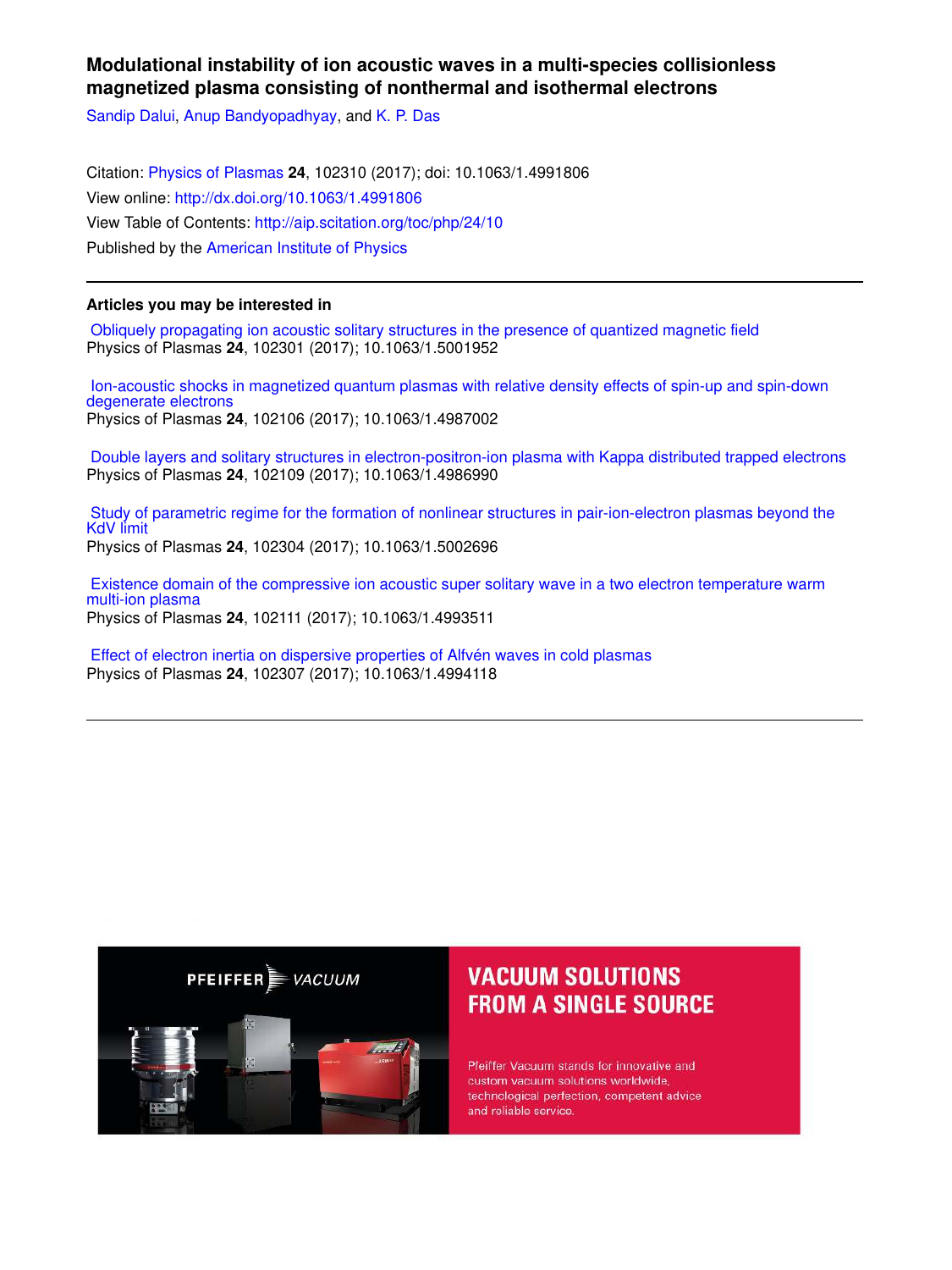

# Modulational instability of ion acoustic waves in a multi-species collisionless magnetized plasma consisting of nonthermal and isothermal electrons

Sandip Dalui,<sup>1</sup> Anup Bandyopadhyay,<sup>1,a)</sup> and K. P. Das<sup>2</sup>

 $1$ Department of Mathematics, Jadavpur University, Kolkata 700032, India  $2D$ epartment of Applied Mathematics, University of Calcutta, Kolkata 700009, India

(Received 23 June 2017; accepted 7 September 2017; published online 27 September 2017)

This paper is an extension of the recent work of Dalui *et al.* [Phys. Plasmas 24, 042305 (2017)] on modulational instability of ion acoustic waves in a multi-species collisionless plasma by considering the effect of uniform (space independent) and static (time independent) magnetic field directed along a fixed direction. A three dimensional nonlinear Schrödinger equation is derived to study the modulational instability of ion acoustic waves in a multi-species collisionless magnetized plasma consisting of warm adiabatic ions, nonthermal hot electrons, due to Cairns et al. [Geophys. Res.] Lett. 22, 2709 (1995)], which generates the fast energetic electrons and Maxwell-Boltzmann distributed isothermal electrons. The modulational instability of ion acoustic waves propagating along the direction of the magnetic field has been investigated theoretically. The instability condition and the maximum growth rate of instability have been derived analytically. It is found that the maximum growth rate of instability decreases with increasing values of the magnetic field intensity whereas the maximum growth rate of instability increases with increasing cos  $\delta$ , where  $\delta$  is directly related to the modulational obliqueness  $\theta$  by the relation  $\theta + \delta = \frac{\pi}{2}$ , i.e.,  $\delta$  is the angle between the direction of the modulated wave with the static uniform magnetic field. Published by AIP Publishing. https://doi.org/10.1063/1.4991806

### I. INTRODUCTION

Plasmas with different species of electrons at different temperatures have been observed by various spacecraft missions, viz., FAST at the auroral region, $1-5$  Viking Satellite,  $6,7$ S3-3 Satellite, <sup>8</sup> GEOTAIL,<sup>9</sup> and POLAR<sup>5,10,11</sup> missions in the Earth's magnetosphere. Studies of two–electron–temperature plasma by these satellite observations of moving localized potential variation regions not necessarily indicate that the distribution functions of both the electron species are isothermal. Specifically, the observations of electric field structures by the FAST<sup>1-5</sup> satellite, Viking Satellite,<sup>6,7</sup> and Freja Satellite<sup>12</sup> in the auroral zone indicate the existence of energetic electrons along with isothermal electrons. Thus, there may exist two different species of electrons at different temperatures in the auroral zone of the magnetosphere and ionosphere of the Earth. Among these two species of electrons, one species of electrons follows Maxwell-Boltzmann distribution and the other species of fast energetic electrons can be taken as the nonthermal velocity distribution of Cairns et  $al^{13}$  Although different non-Maxwellian distributions have been modeled in phase space to describe the behaviour of the energetic particles, the electrostatic wave structures observed by the Freja Satellite<sup>12</sup> can be best described by considering Cairns $13$  distributed nonthermal electrons and using this nonthermal distribution of electrons, Cairns *et al.*<sup>14</sup> investigated ion acoustic (IA) solitary waves in a collisionless magnetized electron ion plasma. Later Mamun and Cairns<sup>15</sup> investigated the stability of solitary waves in a magnetized nonthermal plasma. Bandyopadhyay and Das<sup>16</sup>

Recently, Dalui et  $al.^{29}$  have investigated the modulational instability (MI) of IA waves in a collisionless unmagnetized plasma consisting of warm adiabatic ions and a superposition of two distinct populations of electrons, one due to Cairns  $et al.<sup>13</sup>$  which generates the fast energetic electrons, and the other the well known Maxwell-Boltzmann distributed electrons. Using Reductive Perturbation Method  $(RPM)$ ,  $30,31$  they have derived a one dimensional nonlinear Schrödinger equation (NLSE). The instability condition and the maximum growth rate of instability have been derived. In the present paper, we have extended the earlier work of Dalui et  $al^{29}$  by considering the effect of uniform static magnetic field directed along a fixed direction.

The MI of IA envelop solitary waves in multi-species a)Electronic mail: abandyopadhyay1965@gmail.com and and a managnetized two temperature electron plasma have been

investigated the effect of Landau damping on IA solitary waves in a magnetized nonthermal plasma. Islam *et al.*<sup>17</sup> considered a collisionless magnetized electron–ion plasma system consisting of warm adiabatic ions and a superposition of two distinct populations of electrons at different temperatures, a cooler one with a Boltzmann distribution and a hotter one with a nonthermal Cairns distribution to investigate the small amplitude IA solitary waves. Recently, Rufai et  $al$ .<sup>18</sup> investigated the arbitrary amplitude solitary structures in a collisionless magnetized electron ion plasma system consisting of cold ions, nonthermal hot electrons, and Boltzmann distributed isothermal electrons giving a special emphasis on IA supersolitons. Several authors<sup>19–28</sup> investigated the nonlinear properties of arbitrary amplitude IA solitary waves in an unmagnetized plasma consisting of two different populations of electron species (both the electron species follow Boltzmann-Maxwellian distribution) at different temperatures.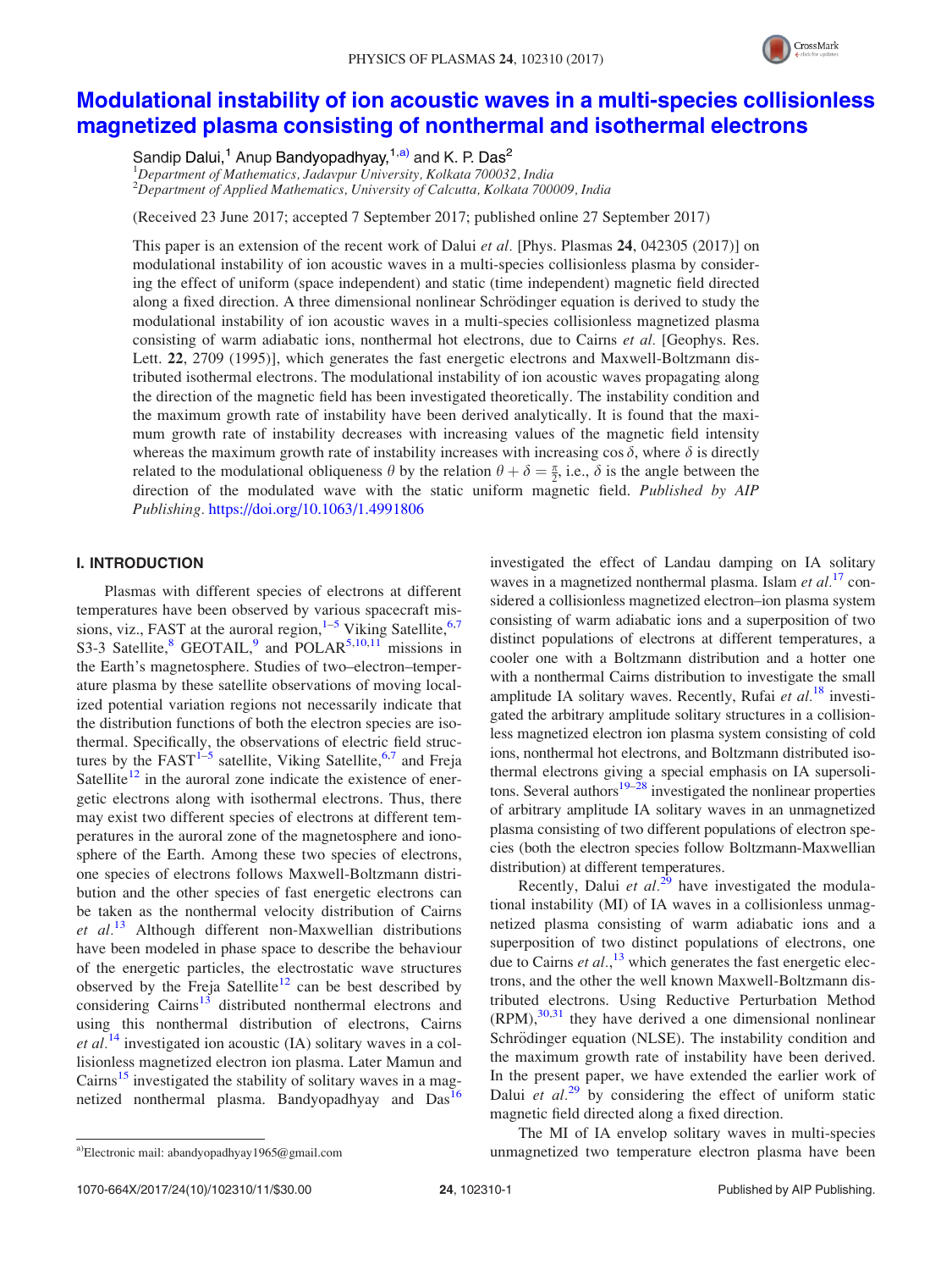studied by several authors. $32-37$  Kako $38$  investigated the MI of IA waves in a magnetized plasma. Murtaza and Salahuddin<sup>39</sup> investigated the MI of IA waves in a collisionless magnetized plasma consisting of cold ions and isothermal electrons. Misra and Roy Chowdhury<sup>40</sup> investigated the MI of IA waves in a collisional magnetized plasma consisting of adiabatic warm ions and nonthermal electrons. Shukla and Misra $41$  investigated the amplitude modulation of lowfrequency, long-wavelength electrostatic drift wave packets in a nonuniform magnetoplasma with the effects of equilibrium density, electron temperature, and magnetic field inhomogeneities by deriving a NLSE. They reported that the modulated drift wave packet can propagate in the form of bright and dark envelope solitons or as a drift rogue wave. Misra<sup>42</sup> considered the similar problem in quantum magnetoplasma. Beside these, several authors<sup>43–47</sup> investigated the MI of IA waves in different magnetized plasma systems.

In this paper, we have investigated the nonlinear evolution of modulated IA waves in a fully ionized collisionless plasma consisting of warm adiabatic ions and two species of electrons at different temperatures, a cooler one with a Boltzmann distribution and a hotter one with a nonthermal Cairns distribution, immersed in a uniform static magnetic field directed along a fixed direction. The MI of IA waves propagating along the direction of the uniform static magnetic field has been investigated theoretically. A three dimensional nonlinear Schrödinger equation is derived to investigate the MI of the obliquely modulated IA waves. The instability condition and the maximum growth rate of instability have been derived analytically.

#### II. BASIC EQUATIONS

We consider a fully ionized collisionless plasma consisting of warm adiabatic ions and two species of electrons at different temperatures, a cooler one with a Boltzmann distribution and a hotter one with a nonthermal Cairns distribution immersed in a uniform static magnetic field  $(\mathbf{B} = B_0\hat{\mathbf{z}})$ directed along z-axis. The basic equations of the present plasma system are given by

$$
\frac{\partial n}{\partial t} + \nabla \cdot (n\mathbf{u}) = 0,\tag{1}
$$

$$
\frac{\partial \mathbf{u}}{\partial t} + (\mathbf{u} \cdot \nabla) \mathbf{u} = -\nabla \phi + \omega_c (\mathbf{u} \times \hat{\mathbf{z}}) - \frac{\sigma}{n} \nabla p, \qquad (2)
$$

$$
\nabla^2 \phi = n_{ce} + n_{se} - n,\tag{3}
$$

$$
p = n^{\gamma},\tag{4}
$$

where  $\nabla \equiv \left(\frac{\partial}{\partial x}, \frac{\partial}{\partial y}, \frac{\partial}{\partial z}\right)$ .

Here,  $n, n_{ce}, n_{se}, \omega_c, \mathbf{u} = (u, v, w), p, \phi, (x, y, z)$ , and t are the ion number density, the nonthermal electron number density, the isothermal electron number density, the ion cyclotron frequency, the ion fluid velocity, the ion pressure, the electrostatic potential, the spatial variables, and time, respectively, and these quantities have been normalized by  $n_0$ ,  $n_0$ ,  $n_0$ ,  $\omega_{pi}\Big(=\sqrt{4\pi n_{0}e^{2}/m}\Big),\,c_{s}\,\Big(=\sqrt{K_{B}T_{ef}/m}\Big),\,n_{0}K_{B}T_{i},\,K_{B}T_{ef}/e,$  $\lambda_{Df}$   $\left(=\sqrt{K_BT_{ef}}/4\pi n_0e^2\right)$ , and  $\omega_{pi}^{-1}$ , where  $\sigma=T_i/T_{ef}$  and

 $\gamma\left(=\frac{5}{3}\right)$  is the ratio of two specific heats. Again,  $K_B$  is the Boltzmann constant,  $n_0$  is the unperturbed ion number density, m is the mass of an ion,  $-e$  is the charge of an electron,  $T_i$  is the average ion temperature, and  $T_{ef}$  is given by the following equation:

$$
\frac{n_{c0} + n_{s0}}{T_{ef}} = \frac{n_{c0}}{T_{ce}} + \frac{n_{s0}}{T_{se}},
$$
(5)

where  $n_{c0}$ ,  $n_{s0}$ ,  $T_{ce}$ , and  $T_{se}$  are unperturbed nonthermal electron number density, unperturbed isothermal electron number density, average temperature of nonthermal electrons, and average temperature of isothermal electrons, respectively.

Based on the above-mentioned normalization of the independent and dependent variables, the normalized number density of Cairns<sup>13</sup> distributed nonthermal electrons and the normalized number density of isothermal electrons can be written as

$$
n_{ce} = \bar{n}_{c0} (1 - \beta_e \sigma_c \phi + \beta_e \sigma_c^2 \phi^2) \exp\left[\sigma_c \phi\right],\tag{6}
$$

$$
n_{se} = \bar{n}_{s0} \exp\left[\sigma_s \phi\right],\tag{7}
$$

where  $\beta_e = \frac{4\alpha_e}{1+3\alpha_e}$  with  $\alpha_e \ge 0$ ,  $\bar{n}_{c0} = \frac{n_{c0}}{n_0}$ ,  $\bar{n}_{s0} = \frac{n_{s0}}{n_0}$ ,  $\sigma_c = \frac{T_{q}}{T_{c0}}$  $\frac{I_{ef}}{T_{ce}}$ ,  $\sigma_{\scriptscriptstyle S} = \frac{T_{\scriptscriptstyle ej}}{T_{\scriptscriptstyle S6}}$  $\frac{1}{T_{se}}$ .

Here,  $\beta_e$  is the nonthermal parameter, and according to Verheest and Pillay,<sup>48</sup> the physically admissible bounds of  $\beta_e$  is given by  $0 \le \beta_e \le \frac{4}{7} \approx 0.6$ . Now, Eq. (5) and the charge neutrality condition ( $n_{c0} + n_{s0} = n_0$ ) can be written as

$$
\bar{n}_{c0}\sigma_c + \bar{n}_{s0}\sigma_s = 1, \quad \bar{n}_{c0} + \bar{n}_{s0} = 1.
$$
 (8)

Introducing the new parameters  $\sigma_{sc} = \frac{T_{sc}}{T_{ce}}$  and  $n_{sc} = \frac{n_{s0}}{n_{c0}}$ the expressions of  $\bar{n}_{c0}$ ,  $\bar{n}_{s0}$ ,  $\sigma_c$ , and  $\sigma_s$  can be simplified as follows:

$$
\bar{n}_{s0} = \frac{n_{sc}}{1 + n_{sc}}, \quad \bar{n}_{c0} = \frac{1}{1 + n_{sc}}, \tag{9}
$$

$$
\sigma_s = \frac{1 + n_{sc}}{\sigma_{sc} + n_{sc}}, \quad \sigma_c = \sigma_{sc} \frac{1 + n_{sc}}{\sigma_{sc} + n_{sc}}, \quad (10)
$$

where we have used Eq.  $(8)$  to get Eqs.  $(9)$  and  $(10)$ .

Expanding both  $n_{ce}$  and  $n_{se}$  as given by (6) and (7), respectively, using the charge neutrality condition and keeping the terms up to  $\phi^3$ , we can write the Poisson equation (3) as

$$
\nabla^2 \phi = h_0 + h_1 \phi + h_2 \phi^2 + h_3 \phi^3 - n,\tag{11}
$$

where  $h_0$ ,  $h_1$ ,  $h_2$ , and  $h_3$  are given by

$$
h_0 = 1, \quad h_1 = (1 - \beta_e \bar{n}_{c0} \sigma_c), \tag{12}
$$

$$
h_2 = \frac{1}{2} \left[ \bar{n}_{s0} \sigma_s^2 + \bar{n}_{c0} \sigma_c^2 \right],
$$
 (13)

$$
h_3 = \frac{1}{6} \left[ \bar{n}_{s0} \sigma_s^3 + \bar{n}_{c0} (1 + 3 \beta_e) \sigma_c^3 \right].
$$
 (14)

### III. DERIVATION OF THE NLSE

In order to discuss the MI of IA waves propagating along z-axis in a collisionless magnetized plasma, we consider the linear dispersion relation of the IA wave propagating along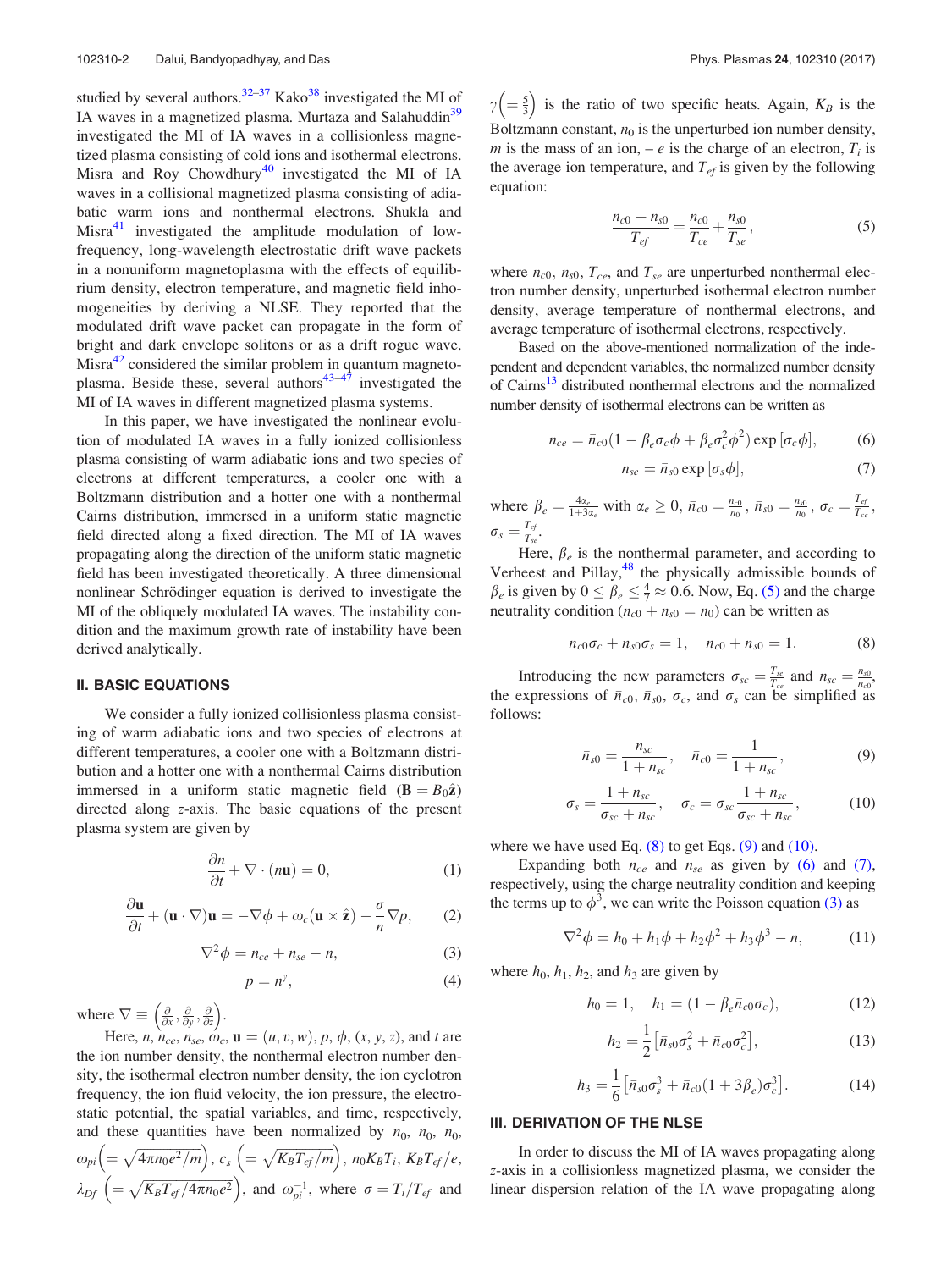$z$ -axis. Linearising Eqs.  $(1)$ ,  $(2)$ ,  $(4)$ , and  $(11)$  with respect to the dependent variables, assuming space-time dependence of the dependent variables to be of the form  $\exp[i(kz - \omega t)]$ , the linear dispersion relation of the IA wave propagating along the direction of the magnetic field ( $\mathbf{B} = B_0\hat{\mathbf{z}}$ ) can be written as

$$
\frac{\omega}{k} = \sqrt{\sigma \gamma + \frac{1}{k^2 + h_1}}.\tag{15}
$$

This equation shows that wave frequency  $\omega$  can be expressed as a function of k and we can write  $\omega = \omega(k)$ .

To describe the nonlinear amplitude modulational of the IA wave (carrier wave) satisfying the dispersion relation (15) having central wave number  $k$  and wave frequency  $\omega(=\omega(k))$ , let us consider a disturbance which produces a perturbation  $\epsilon$  in the wave number k. For this wave with wave number  $k + \epsilon$ , the wave frequency  $\omega(k + \epsilon)$  can be expanded in Taylor series as

$$
\omega(k+\epsilon) = \omega(k) + \epsilon \frac{\partial \omega}{\partial k} + \epsilon^2 \left[ \frac{1}{2} \frac{\partial^2 \omega}{\partial k^2} \right] + O(\epsilon^3). \tag{16}
$$

Therefore, for the perturbation  $\epsilon$  in the wave number k, the change in phase  $(\delta \psi)$  can be written as

$$
\delta \psi = \left[ (k + \epsilon)z - \omega (k + \epsilon)t \right] - \left[ kz - \omega (k)t \right]
$$

$$
= \epsilon \left[ z - \frac{\partial \omega}{\partial k} t \right] + \left[ -\frac{1}{2} \frac{\partial^2 \omega}{\partial k^2} \right] (\epsilon^2 t) + O(\epsilon^3). \tag{17}
$$

Therefore, for the slow amplitude modulation of the plane wave perturbation of the carrier wave, Eq. (17) guides us to choose the stretched spatial variables<sup>30,49,50</sup> along the direction of the magnetic field as  $\zeta = \epsilon \left( z - \frac{\partial \omega}{\partial k} t \right)$  and stretched time<sup>30,49,50</sup> as  $\tau = \epsilon^2 t$ . Therefore, in the coordinate frame moving with a velocity  $\frac{\partial \omega}{\partial k}$ , the time variation of the wave packets appears very slow. Although the IA wave is propagating along the direction of the magnetic field, due to the introduction of the magnetic field, the weak dependence of the spatial coordinates perpendicular to the direction of the uniform static magnetic field is taken into account because the inclusion of the magnetic field results in overall inhomogeneity in plasma. On the other hand, weak dependence of the spatial coordinates perpendicular to the direction of the uniform static magnetic field also help us to study the stability of modulated IA wave [i.e., when modulation on the wave amplitude (packet) takes place] with oblique modulation.

So, in order to study the MI of IA waves propagating along z-axis in a collisionless magnetized plasma, we have used the following stretchings of the spatial coordinates and time:

$$
\xi = \epsilon x, \quad \eta = \epsilon y, \quad \zeta = \epsilon (z - V_g t), \quad \tau = \epsilon^2 t,
$$
 (18)

where  $\epsilon$  is a small parameter and  $V_g$  can be determined later by considering the compatibility condition and we will see that the value of  $V_g$  is exactly same as  $\frac{\partial \omega}{\partial k}$  and this  $\frac{\partial \omega}{\partial k}$  can be easily determined from the dispersion relation (15). It is also important to note that the stretched spatial variables perpendicular to the direction of magnetic field are different from the stretched spatial variable along the direction of propagation of the carrier wave because we have assumed that the carrier wave is propagating along the direction of the magnetic field.<sup>46</sup>

The physical quantities, viz., the ion number density  $(n)$ , the electrostatic potential  $(\phi)$ , the ion fluid velocity parallel to the magnetic field  $(w)$ , and the components of ion fluid velocity perpendicular to the magnetic field  $(u, v)$ , are expanded into different harmonics of the fundamental IA carrier wave  $(k, \omega(k))$  as

$$
f = f^{(0)} + \sum_{l=1}^{\infty} \epsilon^l \sum_{a=-\infty}^{\infty} f_a^{(l)}(\xi, \eta, \zeta, \tau) \exp[i a \psi], \qquad (19)
$$

$$
s = s^{(0)} + \sum_{l=1}^{\infty} \epsilon^{l+1} \sum_{a=-\infty}^{\infty} s_a^{(l)}(\xi, \eta, \zeta, \tau) \exp[i a \psi], \qquad (20)
$$

where  $\psi = kz - \omega t$ , k is the wave number,  $\omega$  is the wave frequency,  $f = n$ , w,  $\phi$ , and  $s = u$ , v with  $n^{(0)} = 1$ ,  $u^{(0)}$  $v^{(0)} = v^{(0)} = 0, \phi^{(0)} = 0.$  Here, we have also used the terminologies:  $f_{-a}^{(l)} = \bar{f}$  $\delta_a^{(l)}$  and  $s_{-a}^{(l)} = \bar{s}_a^{(l)}$ , where "bar" denotes the complex conjugate.

As  $s^{(0)} = 0$ , Eq. (20) shows that the perturbed velocity components of ion fluid  $(u \text{ and } v)$  perpendicular to the direction of propagation of the wave are one order higher than the perturbed field variables along the direction of propagation of the wave.

To make a one-one correspondence between the multiple scale perturbation method<sup>51,52</sup> and the RPM,<sup>30,31</sup> we have the following consistency conditions:

(*i*) 
$$
n_0^{(1)} = 0
$$
,  $u_0^{(1)} = v_0^{(1)} = w_0^{(1)} = 0$ ,  $\phi_0^{(1)} = 0$ , (21)  
\n(*ii*)  $n_a^{(l)} = 0$ ,  $u_a^{(l)} = v_a^{(l)} = w_a^{(l)} = 0$ ,  $\phi_a^{(l)} = 0$  for  $l < |a|$ .  
\n(22)

Again, in the perturbation expansions (19) and (20), there is only one term corresponding to  $a = 0$  and also for  $-a = 0$ , and consequently, without loss of generality, we can assume  $\bar{f}_0^{(l)} = \bar{s}_0^{(l)} = 0$  for any admissible value of l.

Substituting the perturbation expansions for  $n$ ,  $u$ ,  $v$ ,  $w$ , and  $\phi$ , according to the law as given in (19) and (20), into the Eqs.  $(1)$ ,  $(2)$ ,  $(4)$ , and  $(11)$  and collecting the terms of different powers of  $\epsilon$ , we get a sequence of equations of different orders. From each equation of a particular order, one can generate another sequence of equations for different harmonics by changing the values of a.

# A. First Order: O $(\epsilon)$ =1

It is simple to check that the zeroth harmonic  $(a = 0)$ equations for the continuity equation of ions, the z-component of equation of motion of ions and the Poisson equation are identically satisfied due to the consistency condition (21). So, at this order, we shall first of all consider the equations of first harmonic  $(a = 1)$ .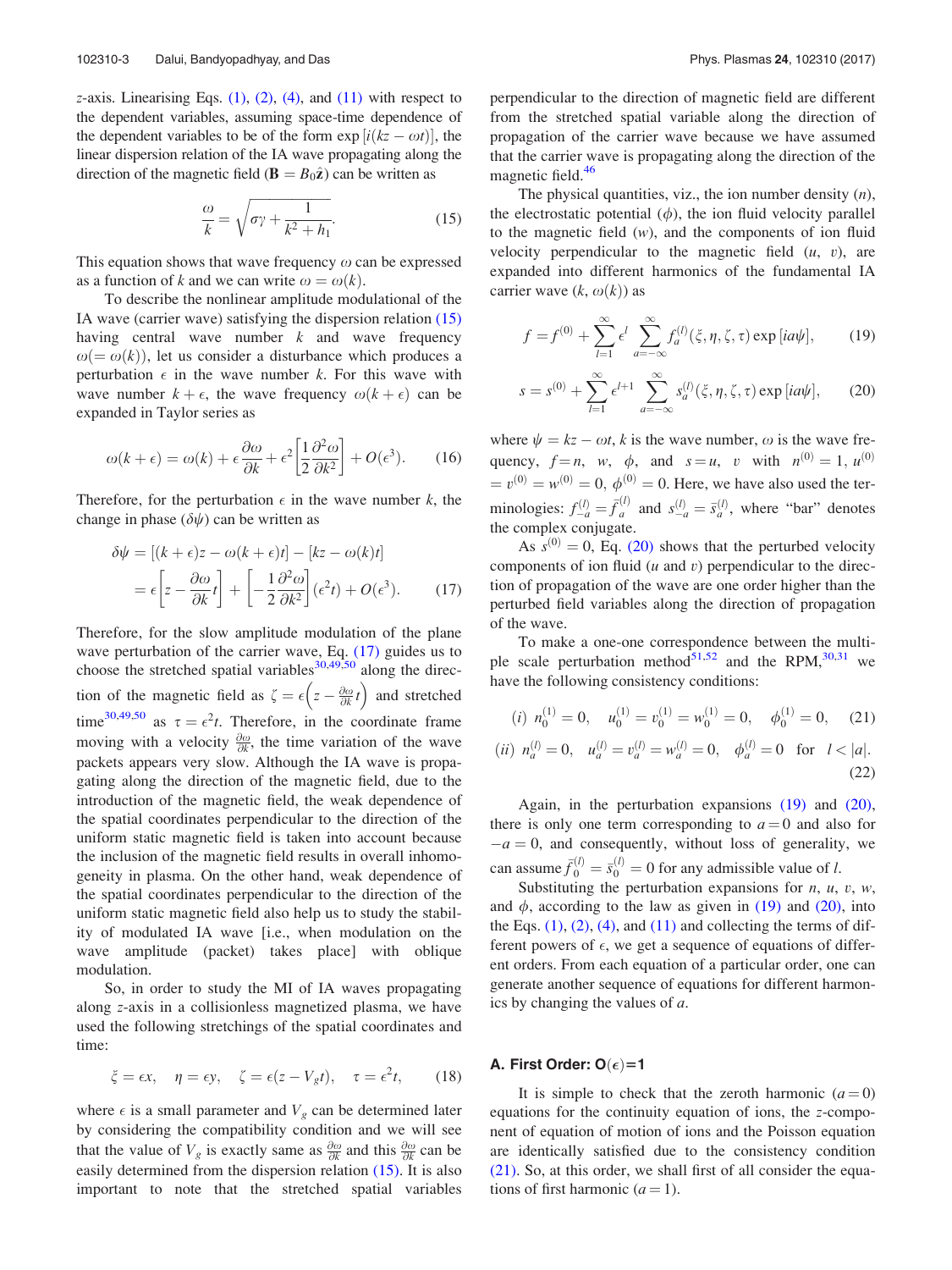Solving the first harmonic  $(a = 1)$  equations of the continuity equation of ions and the z-component of equation of motion of ions for the unknowns  $n_1^{(1)}$  and  $w_1^{(1)}$ , we get

$$
n_1^{(1)} = \frac{k^2}{W^2} \phi_1^{(1)}, \quad w_1^{(1)} = \frac{k\omega}{W^2} \phi_1^{(1)}, \tag{23}
$$

where  $W^2 = \omega^2 - \sigma \gamma k^2$ .

From the first harmonic  $(a = 1)$  equation of the Poisson equation, we get

$$
n_1^{(1)} = (k^2 + h_1)\phi_1^{(1)}.
$$
 (24)

This equation and the first equation of  $(23)$  give the following linearized dispersion relation of IA waves

$$
\frac{\omega^2}{k^2} = \frac{1}{k^2 + h_1} + \gamma \sigma.
$$
 (25)

This equation is exactly same as the Eq. (15).

# B. Second order:  $O(\epsilon)$ =2

### 1. First harmonic  $(a = 1)$

Solving the first harmonic  $(a = 1)$  equations of the continuity equation of ions and the z-component of equation of motion of ions for the unknowns  $n_1^{(2)}$  and  $w_1^{(2)}$ , we get

$$
n_1^{(2)} = \frac{k^2}{W^2} \phi_1^{(2)} + \frac{2ik\omega(V_g k - \omega)}{W^4} \frac{\partial \phi_1^{(1)}}{\partial \zeta},\tag{26}
$$

$$
w_1^{(2)} = \frac{k\omega}{W^2} \phi_1^{(2)} + \frac{i(V_g k - \omega)(\omega^2 + \sigma \gamma k^2)}{W^4} \frac{\partial \phi_1^{(1)}}{\partial \zeta}.
$$
 (27)

Again, solving the first harmonic  $(a = 1)$  equations of the x-component and y-component of the equations of motion of the ion fluid for the unknowns  $u_1^{(1)}$  and  $v_1^{(1)}$ , we get

$$
u_1^{(1)} = \frac{\omega^2}{W^2(\omega_c^2 - \omega^2)} \left[ i\omega \frac{\partial \phi_1^{(1)}}{\partial \xi} - \omega_c \frac{\partial \phi_1^{(1)}}{\partial \eta} \right], \qquad (28)
$$

$$
v_1^{(1)} = \frac{\omega^2}{W^2(\omega_c^2 - \omega^2)} \left[ i\omega \frac{\partial \phi_1^{(1)}}{\partial \eta} + \omega_c \frac{\partial \phi_1^{(1)}}{\partial \xi} \right].
$$
 (29)

From the first harmonic  $(a = 1)$  equation of the Poisson equation, we get

$$
n_1^{(2)} = (k^2 + h_1)\phi_1^{(2)} - 2ik\frac{\partial \phi_1^{(1)}}{\partial \zeta}.
$$
 (30)

Substituting expression (26) for  $n_1^{(2)}$ , in Eq. (30), we get

$$
-\frac{k^2(k^2 + h_1)}{W^2} \left\{ \frac{\omega^2}{k^2} - \left(\gamma \sigma + \frac{1}{k^2 + h_1}\right) \right\} \phi_1^{(2)} + \frac{2i\omega k^2}{W^4} \left(V_g - \frac{\omega^2 - W^4}{\omega k}\right) \frac{\partial \phi_1^{(1)}}{\partial \zeta} = 0.
$$
 (31)

The first term of this equation is equal to zero due to the linear dispersion relation (25) of IA waves and the second term of the above mentioned equation can be made equal to zero if

$$
V_{g} = \frac{\omega^{2} - W^{4}}{\omega k} = \frac{k}{\omega} \left[ \frac{h_{1}}{(k^{2} + h_{1})^{2}} + \sigma \gamma \right],
$$
 (32)

where we have used the linear dispersion relation  $(25)$  to simplify the above mentioned equation.

Now, differentiating the linear dispersion relation (25) with respect to  $k$ , we get

$$
\frac{\partial \omega}{\partial k} = \frac{k}{\omega} \left[ \frac{h_1}{\left(k^2 + h_1\right)^2} + \sigma \gamma \right].
$$
 (33)

From Eqs. (32) and (33), we get  $V_g = \frac{\partial \omega}{\partial k}$ , and consequently, Eq. (31) is identically satisfied if  $V_g$  is the group velocity of IA waves.

### 2. Second harmonic  $(a = 2)$

Solving the second harmonic  $(a = 2)$  equations of the continuity equation of ions, the z-component of the equation of motion of ions and the Poisson equation for the unknowns  $\phi_2^{(2)}$ ,  $n_2^{(2)}$ , and  $w_2^{(2)}$ , we get

$$
(\phi_2^{(2)}, n_2^{(2)}, w_2^{(2)}) = (A_{\phi}, A_n, A_w) \left[ \phi_1^{(1)} \right]^2, \tag{34}
$$

where

$$
A_{\phi} = -\frac{h_2}{3k^2} + \frac{k^2 \omega^2}{2W^6} + \gamma g_1 \sigma \frac{k^4}{6W^6},
$$
 (35)

$$
A_n = (4k^2 + h_1)A_{\phi} + h_2, \quad A_w = \frac{\omega}{k} \left[ A_n - \frac{k^4}{W^4} \right], \quad (36)
$$

$$
g_1 = \gamma - 2. \tag{37}
$$

#### 3. Zeroth harmonic  $(a = 0)$

Solving the zeroth harmonic  $(a=0)$  equations of the continuity equation of ions, the z-component of the equation of motion of ions and the Poisson equation for the unknowns  $\phi_0^{(2)}$ ,  $n_0^{(2)}$ , and  $w_0^{(2)}$ , we get

$$
(\phi_0^{(2)}, n_0^{(2)}, w_0^{(2)}) = (B_{\phi}, B_n, B_w) |\phi_1^{(1)}|^2, \tag{38}
$$

where

$$
B_{\phi} = \frac{g_1 \gamma \sigma k^4 + k^2 \omega (2kV_g + \omega) - 2h_2 W^4 (V_g^2 - \gamma \sigma)}{W^4 [h_1 (V_g^2 - \sigma \gamma) - 1]}, \quad (39)
$$

$$
B_n = h_1 B_{\phi} + 2h_2, \quad B_w = V_g B_n - \frac{2\omega k^3}{W^4}.
$$
 (40)

### C. Third order (O( $\epsilon$ ) = 3): First harmonic (a=1)

Solving the continuity equation of ions and the z-component of the equation of motion of ions for the unknowns  $n_1^{(3)}$ and  $w_1^{(3)}$ , we can express  $n_1^{(3)}$  and  $w_1^{(3)}$  as a function of  $\phi_1^{(1)}$ ,  $\phi_1^{(2)}$ , and  $\phi_1^{(3)}$  along with their different derivatives with respect to  $\xi$ ,  $\eta$ ,  $\zeta$ , and  $\tau$ . In particular,  $n_1^{(3)}$  can be expressed as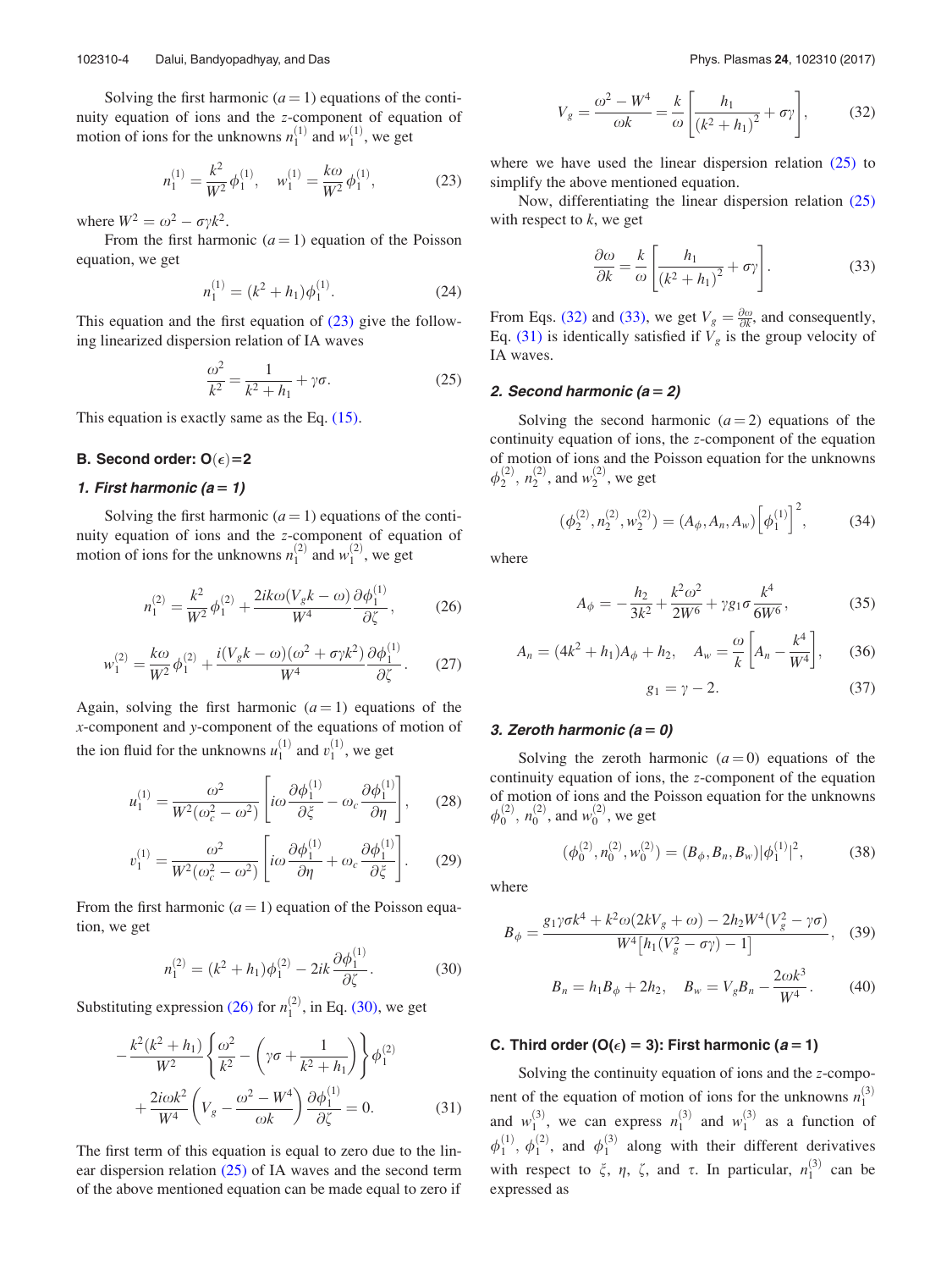$$
n_1^{(3)} = \frac{k^2}{W^2} \phi_1^{(3)} + 2ik \frac{\omega (V_g k - \omega)}{W^4} \frac{\partial \phi_1^{(2)}}{\partial \zeta} - i \frac{2k^2 \omega \partial \phi_1^{(1)}}{W^4} + \frac{\omega^4}{W^4 (\omega_c^2 - \omega^2)} \left( \frac{\partial^2 \phi_1^{(1)}}{\partial \zeta^2} + \frac{\partial^2 \phi_1^{(1)}}{\partial \eta^2} \right) - \frac{(V_g k - \omega)}{W^6} (3V_g k \omega^2 - 3\sigma \gamma k^2 \omega - \omega^3 + \sigma \gamma V_g k^3) \frac{\partial^2 \phi_1^{(1)}}{\partial \zeta^2} + \left[ 2 \frac{k^3 \omega}{W^4} (A_w + B_w) + \frac{k^2}{W^4} (\omega^2 + \sigma \gamma g_1 k^2) \right] \times (A_n + B_n) + \sigma \gamma g_2 \frac{k^8}{W^8} \right] |\phi_1^{(1)}|^2 \phi_1^{(1)}, \tag{41}
$$

where  $g_2 = \frac{(\gamma - 2)(\gamma - 3)}{2}$ .

From the Poisson equation, we get

$$
n_1^{(3)} = (k^2 + h_1)\phi_1^{(3)} - 2ik\frac{\partial \phi_1^{(2)}}{\partial \zeta} - \frac{\partial^2 \phi_1^{(1)}}{\partial \zeta^2} - \frac{\partial^2 \phi_1^{(1)}}{\partial \eta^2} - \frac{\partial^2 \phi_1^{(1)}}{\partial \zeta^2} + \{2h_2(A_\phi + B_\phi) + 3h_3\}|\phi_1^{(1)}|^2 \phi_1^{(1)}.
$$
\n(42)

Now, eliminating  $n_1^{(3)}$  from Eqs. (42) and (41), we get

$$
-\frac{k^{2}(k^{2} + h_{1})}{W^{2}} \left\{ \frac{\omega^{2}}{k^{2}} - \left(\gamma \sigma + \frac{1}{k^{2} + h_{1}}\right) \right\} \phi_{1}^{(3)}
$$
  
+ 
$$
\frac{2i\omega k^{2}}{W^{4}} \left(V_{g} - \frac{\omega^{2} - W^{4}}{\omega k}\right) \frac{\partial \phi_{1}^{(2)}}{\partial \zeta} - i \frac{2k^{2}\omega}{W^{4}} \frac{\partial \phi_{1}^{(1)}}{\partial \tau}
$$
  
+ 
$$
\left(\frac{\omega^{4}}{W^{4}(\omega_{c}^{2} - \omega^{2})} + 1\right) \left(\frac{\partial^{2} \phi_{1}^{(1)}}{\partial \zeta^{2}} + \frac{\partial^{2} \phi_{1}^{(1)}}{\partial \eta^{2}}\right)
$$
  
+ 
$$
\left[1 - \frac{k^{4}\left(V_{g} - \frac{\omega}{k}\right)}{W^{6}} \left(3V_{g} \frac{\omega^{2}}{k^{2}} - 3\gamma \sigma \frac{\omega}{k} - \frac{\omega^{3}}{k^{3}} + \gamma \sigma V_{g}\right)\right]
$$
  

$$
\times \frac{\partial^{2} \phi_{1}^{(1)}}{\partial \zeta^{2}} + \left[2 \frac{k^{3}\omega}{W^{4}} (A_{w} + B_{w}) + \frac{k^{2}}{W^{4}} (\omega^{2} + \sigma \gamma g_{1}k^{2})\right]
$$
  

$$
\times (A_{n} + B_{n}) + \sigma \gamma g_{2} \frac{k^{8}}{W^{8}} - 3h_{3} - 2h_{2} (A_{\phi} + B_{\phi})\right]
$$
  

$$
\times |\phi_{1}^{(1)}|^{2} \phi_{1}^{(1)} = 0.
$$
 (43)

Using the linear dispersion relation  $(25)$  and the expression of  $V_g$  as given in Eq. (32), Eq. (43) can be written as

$$
i\frac{\partial \phi_1^{(1)}}{\partial \tau} + P \frac{\partial^2 \phi_1^{(1)}}{\partial \zeta^2} + Q |\phi_1^{(1)}|^2 \phi_1^{(1)} - R \left( \frac{\partial^2 \phi_1^{(1)}}{\partial \zeta^2} + \frac{\partial^2 \phi_1^{(1)}}{\partial \eta^2} \right) = 0,
$$
\n(44)

where

$$
P = -\frac{W^4}{2k^2\omega} \left[ 1 - \frac{k^4}{W^6} \left( V_g - \frac{\omega}{k} \right) \times \left( 3V_g \frac{\omega^2}{k^2} - 3\gamma\sigma \frac{\omega}{k} - \frac{\omega^3}{k^3} + \gamma\sigma V_g \right) \right],
$$
 (45)

$$
Q = -\frac{W^4}{2k^2\omega} \left[ 2\frac{k^3\omega}{W^4} (A_w + B_w) + \frac{k^2}{W^4} (\omega^2 + \sigma \gamma g_1 k^2) \times (A_n + B_n) + \sigma \gamma g_2 \frac{k^8}{W^8} - 3h_3 - 2h_2 (A_\phi + B_\phi) \right], \tag{46}
$$

$$
R = \frac{W^4}{2k^2\omega} \left[ \frac{\omega^4}{W^4(\omega_c^2 - \omega^2)} + 1 \right].
$$
 (47)

### IV. MODULATIONAL INSTABILITY

To study the stability of the modulated IA waves represented by the NLSE (44), we assume that the modulated IA wave [i.e., when modulation on the wave amplitude (packet) takes place $47$ ] is propagating along a direction having direction cosines  $(l_1, m_1, n_1)$ , and consequently, we consider the transformation

$$
\xi' = l_1 \xi + m_1 \eta + n_1 \zeta, \quad \tau' = \tau,
$$
\n(48)

where  $l_1^2 + m_1^2 + n_1^2 = 1$ .

Substituting (48) in Eq. (44) and dropping the prime from the independent variables  $\xi'$  and  $\tau'$ , we get the following one dimensional NLSE:

$$
i\frac{\partial \phi_1^{(1)}}{\partial \tau} + P_1 \frac{\partial^2 \phi_1^{(1)}}{\partial \xi^2} + Q|\phi_1^{(1)}|^2 \phi_1^{(1)} = 0, \tag{49}
$$

where

$$
P_1 = P n_1^2 - R(l_1^2 + m_1^2) = (P + R)n_1^2 - R.
$$
 (50)

Now, it is simple to check that  $\phi_1^{(1)} = \phi_0 e^{i\Delta \tau}$  is a steady state solution of the NLSE (49) if  $\Delta = Q |\phi_0|^2$ , where  $\phi_0$  is a constant.

To study the MI of IA waves, we decompose  $\phi_1^{(1)}$  as

$$
\phi_1^{(1)} = (\phi_0 + \delta\phi)e^{i\Delta\tau} \quad \text{where } |\delta\phi| \ll |\phi_0|.
$$
 (51)

Substituting (51) into Eq. (49) and finally linearizing the equation with respect to the perturbed quantity  $\delta\phi$ , we get the following equation:

$$
i\frac{\partial \delta \phi}{\partial \tau} + P_1 \frac{\partial^2 \delta \phi}{\partial \xi^2} + Q |\phi_0|^2 (\delta \phi + \overline{\delta \phi}) = 0, \qquad (52)
$$

where  $\overline{\delta\phi}$  is the complex conjugate of  $\delta\phi$ .

Substituting  $\delta\phi = U + iV$  into Eq. (52) and then separating into real and imaginary parts, we obtain the following two coupled equations:

$$
-\frac{\partial V}{\partial \tau} + P_1 \frac{\partial^2 U}{\partial \xi^2} + 2QU |\phi_0|^2 = 0, \tag{53}
$$

$$
\frac{\partial U}{\partial \tau} + P_1 \frac{\partial^2 V}{\partial \xi^2} = 0,\tag{54}
$$

where we have assumed that U and V are real functions of  $\xi$ and  $\tau$ .

Substituting

$$
U = U_0 \exp[i(K\xi - \Omega \tau)] + c.c., \qquad (55)
$$

$$
V = V_0 \exp[i(K\xi - \Omega \tau)] + c.c.
$$
\n(56)

into Eqs.  $(53)$  and  $(54)$ , we get the following equations: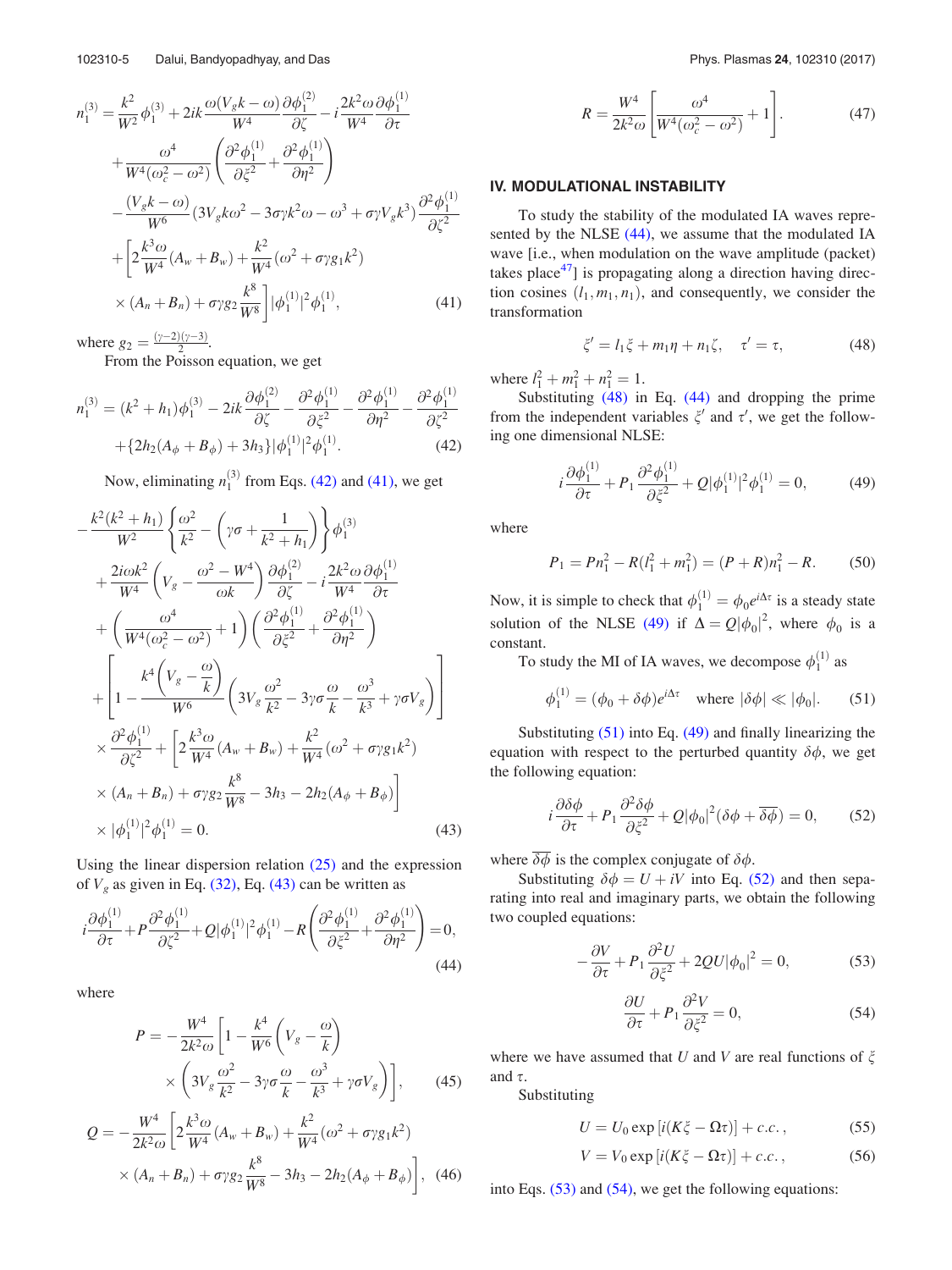$$
i\Omega V_0 + (-P_1 K^2 + 2Q|\phi_0|^2)U_0 = 0, \qquad (57)
$$

$$
i\Omega U_0 + P_1 K^2 V_0 = 0.
$$
 (58)

For the nontrivial solution of the above linear equations for the unknown quantities  $U_0$  and  $V_0$ , we get

$$
\Omega^2 = [P_1 K^2](P_1 K^2 - 2Q|\phi_0|^2). \tag{59}
$$

If  $1 - \frac{2Q|\phi_0|^2}{P_1K^2} \ge 0$ , then from (59), one can get real values of  $\Omega$ , and consequently, IA wave is modulationally stable. From the expression of  $\Omega^2$  as given in Eq. (59), we see that  $\Omega^2$  is strictly positive for  $P_1Q < 0$ . Therefore, the IA wave is always modulationally stable for all  $P_1Q < 0$ . On the other hand, if  $P_1Q > 0$ , then  $\Omega^2 \ge 0$  or  $\Omega^2 < 0$  according to whether  $K \geq K_c$  or  $K < K_c$ , where  $K_c = \sqrt{\frac{2Q|\phi_0|^2}{P_1}}$  $P_1$  $\sqrt{\frac{2Q|\phi_0|^2}{P} }$ . Therefore, we see that IA wave is modulationally stable, i.e.,  $\Omega^2 \ge 0$ when either  $P_1Q < 0$  or  $K \geq K_c$  whenever  $P_1Q > 0$ . On the other hand, if  $P_1Q > 0$  and  $K < K_c$ , then  $\Omega^2 < 0$  and all the roots of Eq. (59) for the unknown  $\Omega$  are purely imaginary. Consequently, the IA wave is modulationally unstable and the growth rate of instability  $\Gamma (= Im(\Omega))$  is given by the following equation:

$$
\Gamma^2 = \left[ P_1 K^2 \right]^2 \left[ \frac{2Q |\phi_0|^2}{P_1 K^2} - 1 \right]. \tag{60}
$$

For given values of  $P_1$  and  $Q$ , the growth rate of instability  $\Gamma$  attains its maximum value  $\Gamma_{max}$  at  $K = \frac{K_c}{\sqrt{2}}$  $\frac{1}{\sqrt{2}}$  =  $\mathcal{Q}|\phi_0|^2$  $P_1$  $\frac{1}{2}$ and the maximum growth rate of instability  $\Gamma_{max}$  is given by

$$
\Gamma_{\text{max}} = |Q||\phi_0|^2. \tag{61}
$$

From Eq. (59), we see that  $\Omega^2 = 0$  if  $P_1 = 0$ . Although we see that  $\Omega^2 = [P_1 K^2]^2$ , if  $Q = 0$ , the analysis is erroneous because for  $Q = 0$ , it is not possible to study the MI of IA waves with the help of the present NLSE. For  $Q=0$ , Eq. (49) loses its nonlinearity and consequently, a modified NLSE is necessary to study the MI of IA waves.

Again, from the expressions of Q and  $P_1$  as given by Eqs.  $(46)$  and  $(50)$ , respectively, we see that Q is independent of  $l_1$ ,  $m_1$ ,  $n_1$  whereas  $P_1$  depends only on  $n_1$  for the fixed value of the other parameters of the system. Now, if  $\delta$  is the angle of propagation of the modulated IA wave with the external uniform static magnetic field directed along z-axis, then  $n_1 = \cos \delta$ . Therefore, for the given set of values of the parameters, the stability of the modulated IA waves depends only on  $\delta$ .

#### V. SUMMARY AND DISCUSSIONS

In the present paper, we have considered the MI of IA waves in a magnetized collisionless plasma consisting of adiabatic warm ions and two species of electrons at different temperatures, a cooler one with a Boltzmann distribution and a hotter one with a nonthermal Cairns distribution, immersed in a uniform static magnetic field directed along z-axis. Using RPM, $30,31$  a three dimensional NLSE has been derived to study the instability of the modulated IA waves. The instability condition and the maximum growth rate of instability have been investigated with respect to any parameter of the present plasma system.

It is simple to check that the phase velocity and the group velocity are decreasing functions of  $k$  for any set of values of the parameters involved in the system. At  $k = 4$ , the phase velocity and the group velocity of the IA wave assume a very small numerical value, and consequently, the value of k is restricted by  $0 < k < 4$ .

It is easy to check that  $P_1Q$  is a function of k,  $\beta_e$ ,  $n_{sc}$ ,  $\sigma_{sc}$ ,  $\omega_c$ ,  $n_1$ ,  $\sigma$ , and  $\gamma$ . Therefore,  $P_1Q$  can be taken as a function of k and  $\beta_e$  for fixed values of the other parameters  $n_{sc}$ ,  $\sigma_{sc}$ ,  $\omega_c$ ,  $n_1$ ,  $\sigma$ , and  $\gamma$ . Consequently,  $P_1Q = 0$  gives a functional relationship between  $k$  and  $\beta_e$ . This functional relation between k and  $\beta_e$  is plotted in Fig. 1 for fixed values of the other parameters as mentioned in Fig. 1. From Fig. 1, we see that in the interval  $0.262 \le k \le 0.316$ , there is no functional relation between k and  $\beta_e$  for which  $P_1Q = 0$ . Here, we have used the terminology  $N$  to indicate that we are unable to determine the functional relationship between k and  $\beta_e$  for which  $P_1Q = 0$  for the entire indicated rectangular region enclosed by  $0.262 \le k \le 0.316$  and  $0 \le \beta_e \le 0.6$ . In fact, there is a singularity of the function  $P_1Q$  at a point  $k = k_\beta$ lying within the interval  $0.262 \le k \le 0.316$  for any given value of  $\beta_e$ . To explain the behaviour of  $P_1Q$  as a function of k only for given value of  $\beta_e$  lying within the interval  $0 \le \beta_e \le 0.6$ , we draw Fig. 2 in the indicated region of k for two different values of  $\beta_e$ . Figure 2 clearly shows  $P_1Q \neq 0$ for  $0.262 \le k \le 0.316$  with  $\beta_e = 0.3$  and  $\beta_e = 0.5$ . In fact, it can be easily checked that  $P_1Q \neq 0$  for any k lying within the interval  $0.262 \le k \le 0.316$  and for any  $\beta_e$  lying within the interval  $0 \le \beta_e \le 0.6$ . From Fig. 2(a) [Fig. 2(b)], we see that  $P_1Q$  has a singularity at the point  $k = k_\beta = 0.28981$ (0.27199) (approx.). As  $P_1Q \neq 0$  in the interval  $0.262 \leq k \leq$ 0.316 for any physically admissible value of  $\beta_e$ , we are unable to draw the functional relationship between  $\beta_e$  and k within the interval  $0.262 \le k \le 0.316$ . But from Fig. 2, it is evident that  $P_1Q < 0$  for  $0.262 \le k < k_\beta$  whereas  $P_1Q > 0$ for  $k_{\beta} < k \le 0.316$ . So, from Figs. 1 and 2, we can conclude that there exists a region (an interval or union of more than one intervals) of k such that  $P_1Q < 0$  for any set of given values of the parameters and consequently, IA waves are modulationally stable in that region of k.

In Figs. 3(a), 3(b), and 3(c),  $\beta_e$  is plotted against k when  $P_1Q = 0$  for  $\omega_c = 0.2$ ,  $\omega_c = 0.5$ , and  $\omega_c = 0.8$ , respectively. From Fig.  $3$ , we see that the region presented by N



FIG. 1.  $\beta_e$  is plotted against k when  $P_1Q = 0$  for  $\gamma = 5/3$  and  $\sigma = 0.001$ .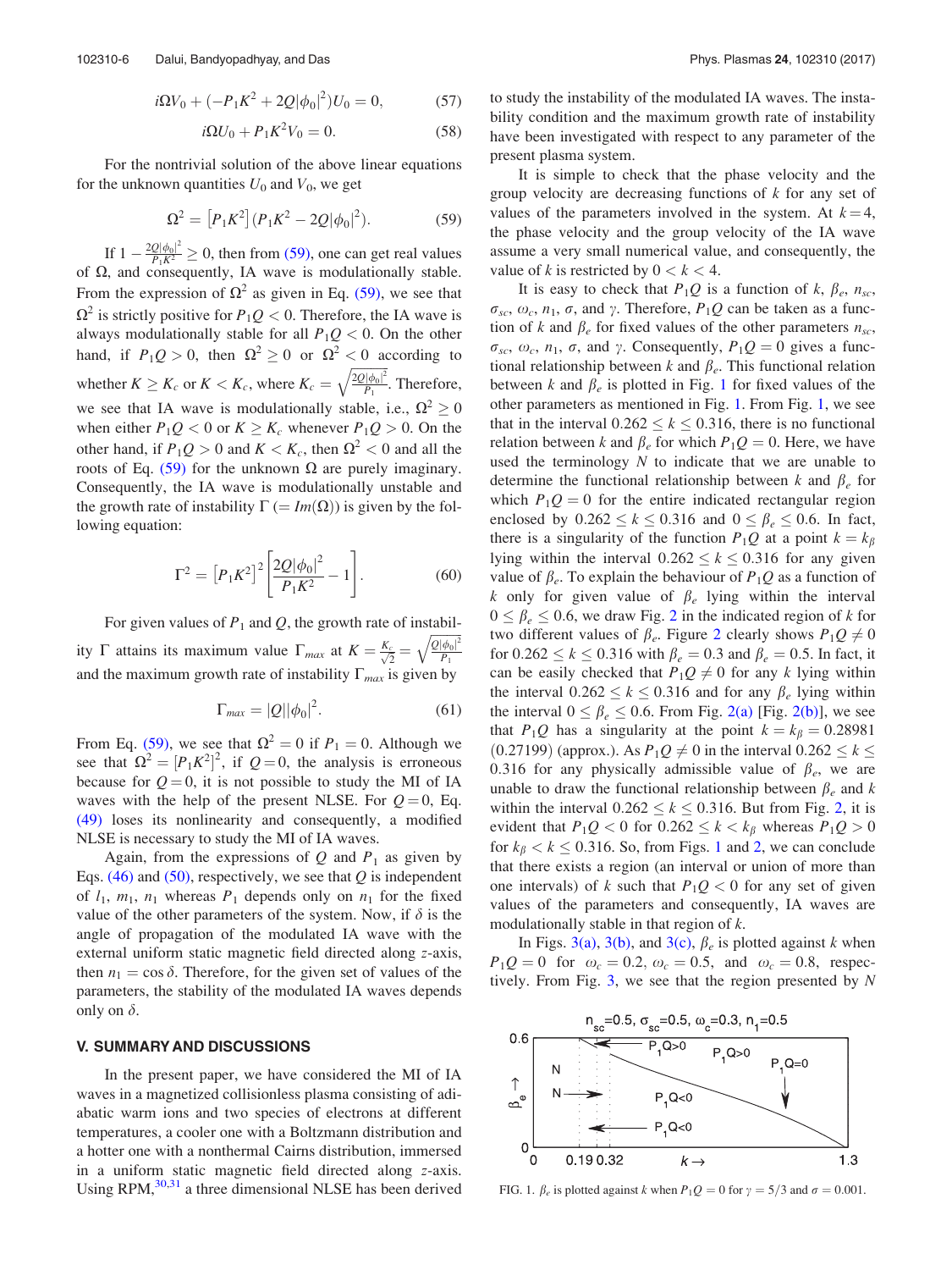

FIG. 2.  $P_1Q$  is plotted against k for (a)  $\beta_e = 0.3$  and (b)  $\beta_e = 0.5$ .

increases with increasing  $\omega_c$ . We see that the existence of both stable and unstable modulated IA waves is confirmed.

In Fig. 4, the functional relationship between k and  $\beta_e$  is plotted when  $P_1Q = 0$  for different values of  $n_1$ . From this figure, we can conclude that the region  $N$  increases with increasing  $n_1$  and the existence of both stable and unstable modulated IA waves is confirmed.

Again,  $P_1Q$  can be considered as a function of k and  $n_1$ for fixed values of  $n_{sc}$ ,  $\sigma_{sc}$ ,  $\beta_e$ ,  $\omega_c$ ,  $\sigma$ ,  $\gamma$ , and consequently,  $P_1Q = 0$  gives a functional relationship between k and  $n_1$ . This functional relationship between  $k$  and  $n_1$  is plotted in Figs. 5–9, for different values of  $\omega_c$  with  $\beta_e = 0$ , for different values of  $\omega_c$  with  $\beta_e = 0.3$ , for different values of  $\beta_e$ , for different values of  $n_{sc}$ , and for different values of  $\sigma_{sc}$ , respectively.



FIG. 3.  $\beta_e$  is plotted against k when  $P_1Q = 0$  for different values of  $\omega_c$ : (a)  $\omega_c = 0.2$ , (b)  $\omega_c = 0.5$ , and (c)  $\omega_c = 0.8$ , when  $\gamma = 5/3$  and  $\sigma = 0.001$ .



FIG. 4.  $\beta_e$  is plotted against k when  $P_1Q = 0$  for different values of  $n_1$ : (a)  $n_1 = 0.5$ , (b)  $n_1 = 0.7$ , and (c)  $n_1 = 0.85$ , when  $\gamma = 5/3$  and  $\sigma = 0.001$ .

When both the electron species are isothermally distributed, then we have  $\beta_e = 0$ , and for this case, in Fig. 5,  $n_1$  is plotted against k when  $P_1Q = 0$  for (a)  $\omega_c = 0.01$ , (b)  $\omega_c = 0.2$ , (c)  $\omega_c = 0.4$ , and (d)  $\omega_c = 0.6$ . From Fig. 5, we see that both the regions  $P_1Q > 0$  and  $P_1Q < 0$  are bounded. For example, the region  $P_1Q > 0$  of Fig. 5(a) is bounded by the curves  $n_1 = 1$  and  $P_1Q = 0$ , whereas the region  $P_1Q < 0$ of Fig.  $5(a)$  is bounded by the curves  $k = 0, k = 3.817, n_1 = 0$ and  $P_1Q = 0$ . Figure 5 shows that IA waves are



FIG. 5.  $n_1$  is plotted against k when  $P_1Q = 0$  for different values of  $\omega_c$ : (a)  $\omega_c = 0.01$ , (b)  $\omega_c = 0.2$ , (c)  $\omega_c = 0.4$ , and (d)  $\omega_c = 0.6$ , and  $\gamma = 5/3$ ,  $\sigma = 0.001, \beta_e = 0, n_{sc} = 0.25, \text{ and } \sigma_{sc} = 0.25.$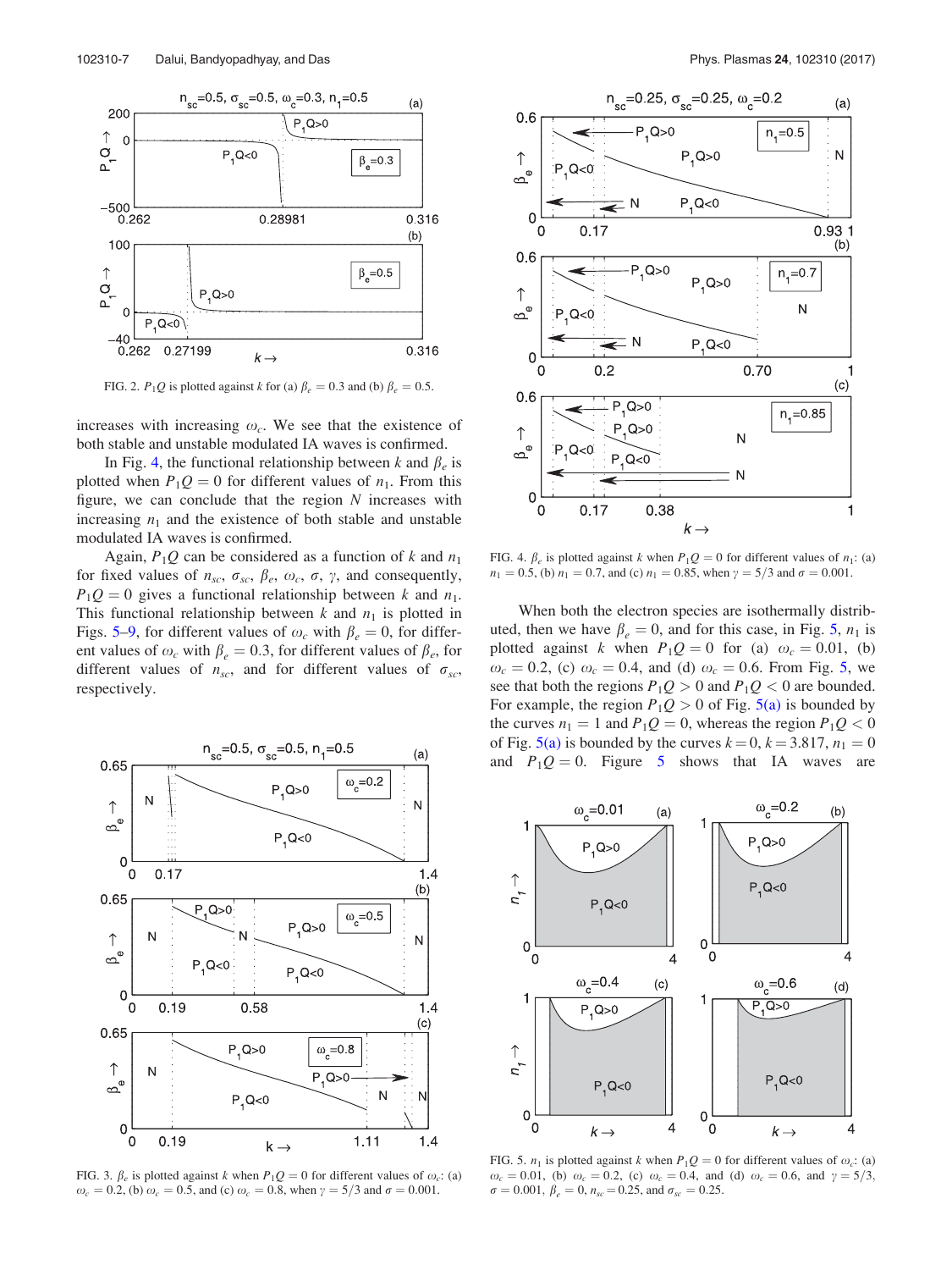

FIG. 6.  $n_1$  is plotted against k when  $P_1Q = 0$  for different values of  $\omega_c$ : (a)  $\omega_c = 0.01$ , (b)  $\omega_c = 0.2$ , (c)  $\omega_c = 0.4$ , and (d)  $\omega_c = 0.6$ , and  $\gamma = 5/3$ ,  $\sigma = 0.001, \beta_e = 0.3, n_{sc} = 0.25, \text{ and } \sigma_{sc} = 0.25.$ 

modulationally stable for any point  $(k, n_1)$  lying within the shaded regions of Fig. 5. Again, for any point  $(k, n_1)$  lying within region  $P_1Q > 0$ , IA waves are modulationally stable or unstable according to whether  $K > K_c$  or  $K < K_c$ . Figure  $5$  shows that the interval of  $k$  for which modulated IA waves are stable decreases with increasing  $\omega_c$ . It is simple to check that the stable region of modulated IA waves increases with increasing  $\sigma$ .

In Fig. 6,  $n_1$  is plotted against k when  $P_1Q = 0$  for (a)  $\omega_c = 0.01$ , (b)  $\omega_c = 0.2$ , (c)  $\omega_c = 0.4$ , and (d)  $\omega_c = 0.6$ with  $\beta_e = 0.3$ . From this figure, one can draw the same



FIG. 7.  $n_1$  is plotted against k when  $P_1Q = 0$  for different values of  $\beta_e$ : (a)  $\beta_e = 0$ , (b)  $\beta_e = 0.2$ , (c)  $\beta_e = 0.4$ , and (d)  $\beta_e = 0.6$ , and  $\gamma = 5/3$ ,  $\sigma = 0.001, \omega_c = 0.2, n_{sc} = 0.25, \text{ and } \sigma_{sc} = 0.25.$ 



FIG. 8.  $n_1$  is plotted against k when  $P_1Q = 0$  for different values of  $n_{sc}$ : (a)  $n_{sc} = 0.01$ , (b)  $n_{sc} = 0.3$ , (c)  $n_{sc} = 0.6$ , and (d)  $n_{sc} = 0.9$ , and  $\gamma = 5/3$ ,  $\sigma = 0.001, \beta_e = 0.3, \sigma_{sc} = 0.25, \text{ and } \omega_c = 0.2.$ 

conclusion as given in Fig. 5. Basically, there is no qualitative change between Figs. 5 and 6. Here also IA waves are modulationally stable for any point  $(k, n_1)$  lying within the shaded regions of Fig. 6. On the other hand, IA waves are modulationally stable or unstable according to whether  $K >$  $K_c$  or  $K < K_c$  for any point  $(k, n_1)$  lying within region  $P_1Q > 0$ . The region  $P_1Q > 0$  decreases with increasing  $\omega_c$ , i.e., instability of IA wave decreases with increasing  $\omega_c$ . It is simple to check that the stable region of modulated IA waves increases with increasing ion temperature.

In Fig. 7,  $n_1$  is plotted against k when  $P_1Q = 0$  for different values of  $\beta_e$ , viz., (a)  $\beta_e = 0$ , (b)  $\beta_e = 0.2$ , (c)  $\beta_e = 0.4$ , and (d)  $\beta_e = 0.6$ . From Fig. 7, we see that both the



FIG. 9.  $n_1$  is plotted against k when  $P_1Q = 0$  for different values of  $\sigma_{sc}$ : (a)  $\sigma_{sc} = 0.01$ , (b)  $\sigma_{sc} = 0.3$ , (c)  $\sigma_{sc} = 0.6$ , and (d)  $\sigma_{sc} = 0.9$ , and  $\gamma = 5/3$ ,  $\sigma = 0.001, \beta_e = 0.3, n_{sc} = 0.25, \text{ and } \omega_c = 0.2.$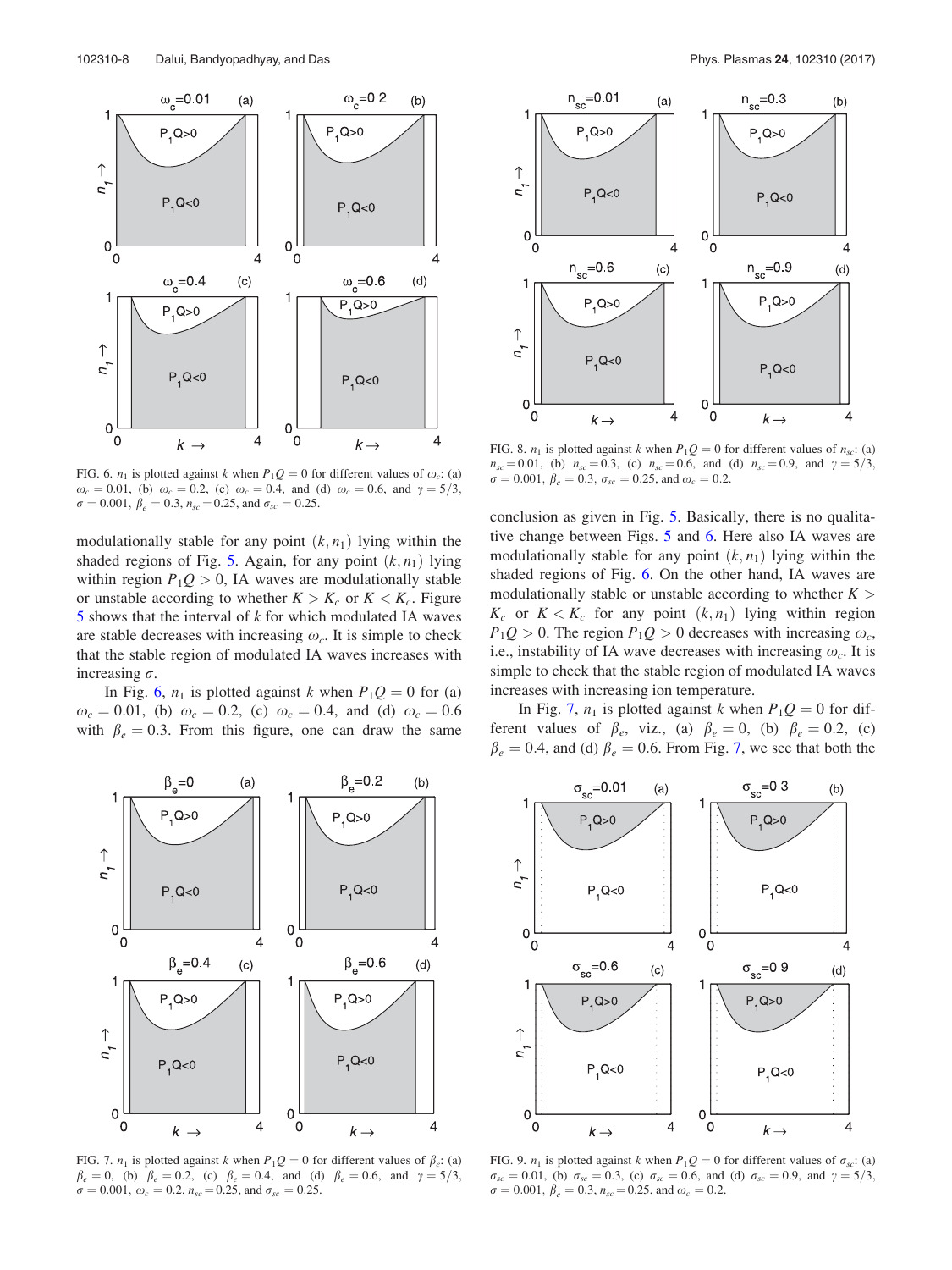regions  $P_1Q > 0$  and  $P_1Q < 0$  are slowly decreasing with increasing  $\beta_e$ . One can easily check that stable region increases with increasing  $\sigma$ .

In Fig. 8,  $n_1$  is plotted against k when  $P_1Q = 0$  for different values of  $n_{sc}$ , viz., (a)  $n_{sc} = 0.01$ , (b)  $n_{sc} = 0.3$ , (c)  $n_{sc} = 0.6$ , and (d)  $n_{sc} = 0.9$ . From Fig. 8, we see that the region  $P_1Q < 0$  is slowly increasing with increasing  $n_{sc}$ , and consequently, the stable region slowly increases with increasing  $n_{sc}$ .

In Fig. 9,  $n_1$  is plotted against k when  $P_1Q = 0$  for different values of  $\sigma_{sc}$ , viz., (a)  $\sigma_{sc} = 0.01$ , (b)  $\sigma_{sc} = 0.3$ , (c)  $\sigma_{sc} = 0.6$ , and (d)  $\sigma_{sc} = 0.9$ . From Fig. 9, we see that the region  $P_1Q < 0$  is slowly decreasing with increasing  $\sigma_{sc}$ , and consequently, the stable region slowly decreases with increasing  $\sigma_{sc}$ .

From Figs. 5–9, we see that for given set of values of the parameters, the modulated IA waves are stable in a right small neighbourhood of  $n_1 = 0$  for any value of k lying within the interval  $0 < k < 4$ , i.e., for any small value of  $n_1$ , it is simple to check that IA waves are modulationally stable. However, from the above mentioned figures, we see that IA waves are modulationally stable for  $0 \le n_1 \le 0.5 \Longleftrightarrow 0$  $\leq \cos \delta \leq 0.5 \iff \cos \frac{\pi}{2} \leq \cos \delta \leq \cos \frac{\pi}{3} \iff \frac{\pi}{2} \geq \delta \geq \frac{\pi}{3}$  $\iff \frac{\pi}{3} \le \delta \le \frac{\pi}{2}$ . Therefore, for modulationally stable IA waves, we have  $\frac{\pi}{3} \leq \delta \leq \frac{\pi}{2}$  (approximately). On the other hand, if  $0 \leq \delta \leq \delta^{(c)}$ , then IA waves are modulationally stable or unstable according to whether  $K \geq K_c$  or  $K < K_c$ , where  $\delta^{(c)}$  is a cut off value of  $\delta$  which depends on the parameters of the system.

Now we analyze the maximum growth rate of instability  $(\Gamma_{max})$  numerically with the help of Figs. 10–14. For this



FIG. 11.  $P_1$ , Q, and  $\Gamma_{max}/|\phi_0|^2$  are plotted against k in (a), (b), and (c), respectively, for  $\beta_e = 0.3$ ,  $\gamma = 5/3$ , and  $\sigma = 0.001$ .

purpose, we shall first explain Fig.  $10$ . Here,  $P_1$ ,  $Q$ , and  $\Gamma_{max}/|\phi_0|^2$  are plotted against k in Figs. 10(a), 10(b), and 10(c), respectively. From Fig. 10, we see that the maximum growth of instability exists in the intervals  $0.204 < k < 0.836$ and  $0.928 < k < 2$  as  $P_1 > 0$  and  $Q > 0$ , i.e.,  $P_1Q > 0$  for



FIG. 10.  $P_1$ , Q, and  $\Gamma_{max}/|\phi_0|^2$  are plotted against k in (a), (b), and (c), respectively, for  $\beta_e = 0$ ,  $\gamma = 5/3$ , and  $\sigma = 0.001$ .



FIG. 12.  $P_1$ , Q, and  $\Gamma_{max}/|\phi_0|^2$  are plotted against k in (a), (b), and (c), respectively, for  $\beta_e = 0.6$ ,  $\gamma = 5/3$ , and  $\sigma = 0.001$ .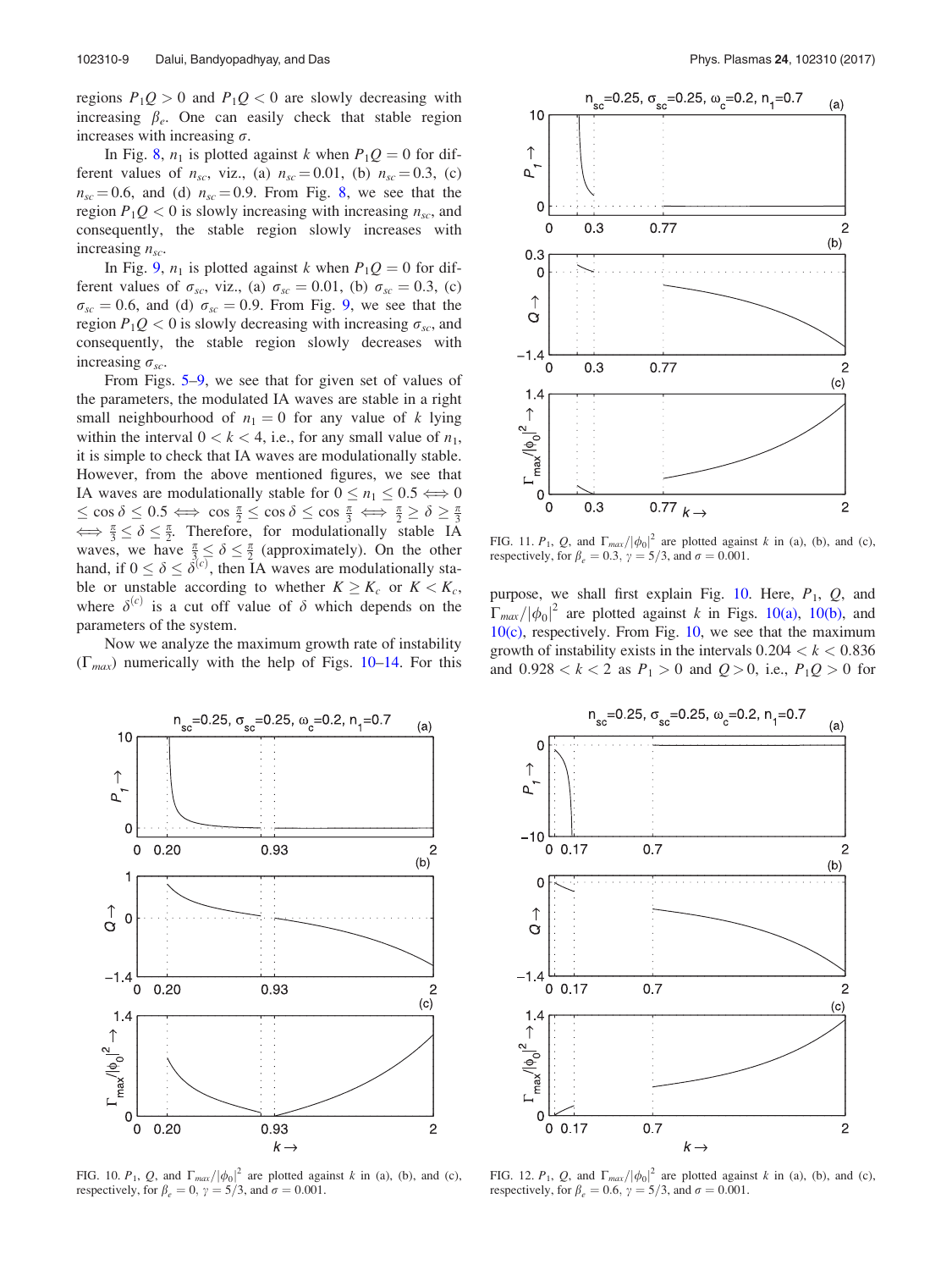



FIG. 13.  $P_1$ , Q, and  $\Gamma_{max}/|\phi_0|^2$  are plotted against k in (a), (b), and (c), respectively, for  $\gamma = 5/3$  and  $\sigma = 0.001$ .

 $0.204 < k < 0.836$ , and  $P_1 < 0$  and  $Q < 0$ , i.e.,  $P_1Q > 0$  for  $0.928 < k < 2$ . On the other hand, within the interval  $0.837 < k < 0.928$ ,  $P_1Q < 0$ , which shows that the modulated IA wave is stable for  $0.837 < k < 0.928$ .

Similarly, from Fig. 11, we see that the maximum growth of instability exists for  $0.190 < k < 0.304$  and  $0.772 < k < 2$  as  $P_1Q > 0$  for all  $0.190 < k < 0.304$  and  $0.772 < k < 2$ . For all values of k lying within the interval  $0.304 < k < 0.771$ ,  $P_1Q < 0$ , and consequently, the modulated IA wave is stable in this interval of k.

Finally, from Fig. 12, we see that the maximum growth of instability exists for all k lying within  $0.038 < k < 0.17$ and  $0.7 < k < 2$  whereas for  $0.171 < k < 0.7$ ,  $P_1Q < 0$ , and consequently, the modulated IA wave is stable for all  $k$  lying within  $0.171 < k < 0.7$ .

From Figs.  $10(c)$ ,  $11(c)$ , and  $12(c)$ , we see that the region of existence of maximum growth rate of instability decreases with increasing  $\beta_e$  whereas the maximum growth rate of instability increases with increasing  $\beta_e$ .

 $P_1, Q$ , and  $\Gamma_{max}/|\phi_0|^2$  are plotted against k in Figs. 13(a), 13(b), and 13(c), respectively. From Fig. 13, we see that the maximum growth of instability exists in the interval  $0.19 < k$  $< 0.304$  as  $P_1 > 0$  and  $Q > 0$  for  $0.19 < k < 0.304$ .

In Figs. 13(c) and 11(c),  $\Gamma_{max}/|\phi_0|^2$  are plotted against k for  $n_1 = 0.25$  and for  $n_1 = 0.7$ . Figures 13 and 11 are characteristically different. If  $0 \le n_1 < 0.594$ , then we have Fig. 13 and if  $0.595 < n_1 < 1$  then we have Fig. 11.

From Figs.  $13(c)$  and  $11(c)$ , we can conclude that the region of existence of maximum growth rate of instability

FIG. 14.  $P_1$ , Q, and  $\Gamma_{max}/|\phi_0|^2$  are plotted against k in (a), (b), and (c), respectively, for  $\omega_c = 0.5$ ,  $\gamma = 5/3$ , and  $\sigma = 0.001$ .

increases with increasing  $n_1$  whereas the maximum growth rate of instability remains unchanged within the common region of  $k$  (0.190  $< k < 0.304$ ).

Again,  $P_1$ , Q, and  $\Gamma_{max}/|\phi_0|^2$  are plotted against k in Figs.  $14(a)$ ,  $14(b)$ , and  $14(c)$ , respectively. From Fig. 14, we see that the maximum growth rate of instability exists in the interval  $0.306 < k < 0.530$  as in the interval  $0.306 < k <$ 0.530,  $P_1 < 0$  and  $Q < 0$ .

In Figs. 11(c) and 14(c),  $\Gamma_{max}/|\phi_0|^2$  are plotted against k for different values of  $\omega_c$ . Figures 11 and 14 correspond to  $\omega_c = 0.2$  and  $\omega_c = 0.5$ , respectively. Figures 11 and 14 are characteristically different. If  $0 < \omega_c < 0.406$ , one can get a figure of type Fig. 11, whereas if  $0.407 < \omega_c < 0.6$ , one can get a figure of type Fig. 14. From these figures, we can conclude that the region of existence of maximum growth rate of instability decreases with increasing  $\omega_c$ .

Again, from Figs. 10–14, we see that  $\Gamma_{max}$  increases or decreases with increasing k according to whether  $Q < 0$  or  $Q > 0$ .

#### ACKNOWLEDGMENTS

The authors are grateful to the referee for extremely helpful comments, without which this paper could not have been written in its present form.

- <sup>1</sup>R. E. Ergun, C. W. Carlson, J. P. McFadden, F. S. Mozer, G. T. Delory, W. Peria, C. C. Chaston, M. Temerin, R. Elphic, R. Strangeway et al., Geophys. Res. Lett. 25, 2025, doi:10.1029/98GL00635 (1998).
- $2R$ . E. Ergun, C. W. Carlson, J. P. McFadden, F. S. Mozer, G. T. Delory, W. Peria, C. C. Chaston, M. Temerin, R. Elphic, R. Strangeway et al., Geophys. Res. Lett. 25, 2061, doi:10.1029/98GL00570 (1998).
- <sup>3</sup>G. T. Delory, R. E. Ergun, C. W. Carlson, L. Muschietti, C. C. Chaston, W. Peria, J. P. McFadden, and R. Strangeway, Geophys. Res. Lett. 25, 2069, doi:10.1029/98GL00705 (1998).